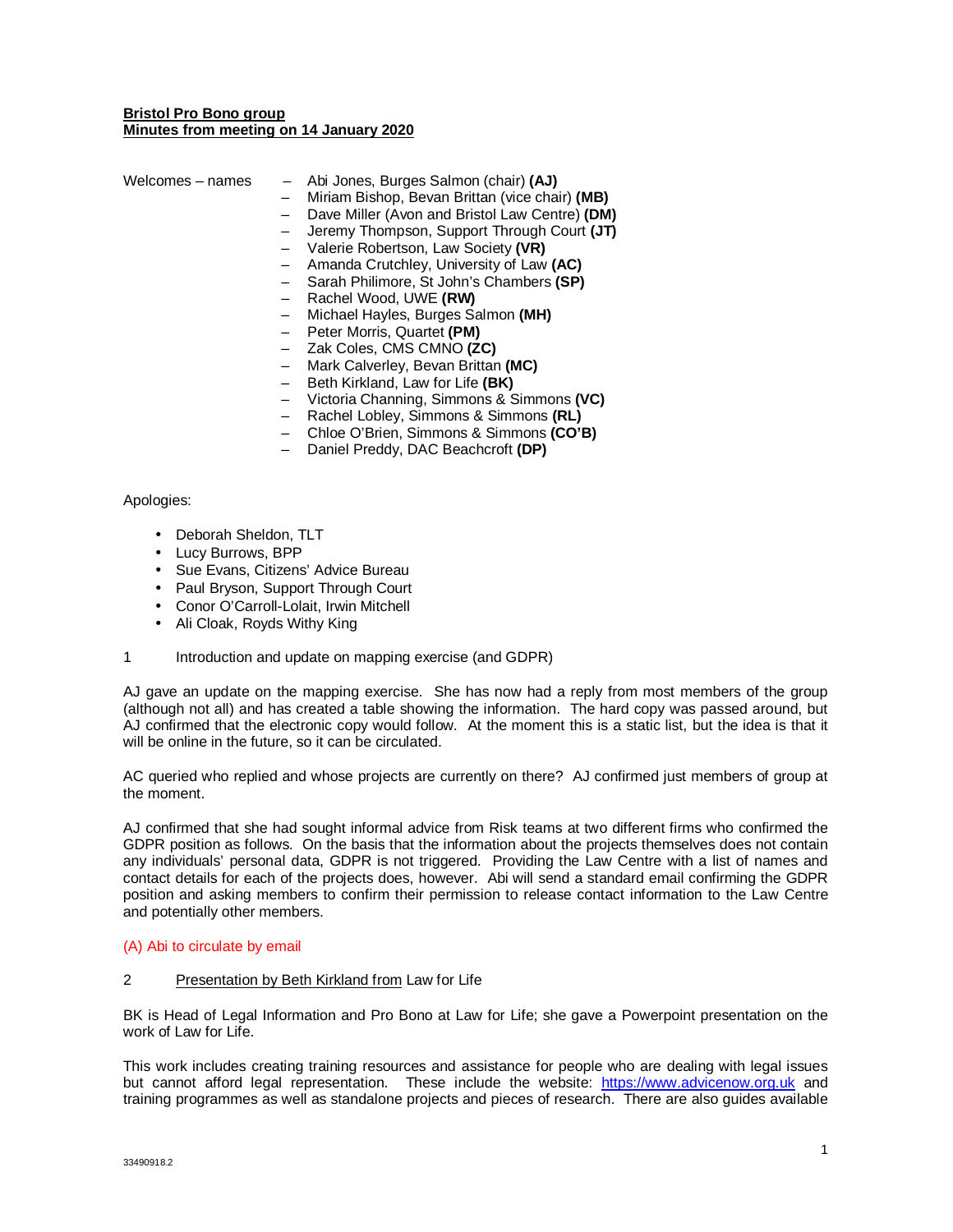for purchase from the website. BK provided samples of the guides for attendees to review during the meeting.

The organisation is conscious that it is a "sticking plaster" and should be a supplement to paid advice. The intended use for the guides includes as preparation for someone's first meeting with a legal representative, or students who take on matters. The guides are given to assist in giving practical advice. They are also often given to a litigant in person i.e. by the other side.

Many guides are given away for free as there is an income threshold for payment and most individuals requesting the guide do not meet the requirement for payment.

BK was happy to pass her slides to Abi for circulation to the group.

MC queried how many other organisations provide similar resources? BK explained that Law for Life tries to do a lot of signposting in an effort not to duplicate work. It is also distinguishable from other organisations by the detail of information it gives and the structure of that information.

AJ queried who drafted the materials. BK explained that Law for Life does not currently employ any practising solicitors but they have teams who do the bulk of the research, after the research has been done the next stage is liaison with solicitors / judges who review the research for accuracy of the law. It is then passed to a panel of end users and peer review to a panel of end users.

MC queried whether there are there any plans to expand the topics being covered e.g. property? Are there any demands which are currently not being met? BK explained that the organisation tends to bid for where there is need and is currently trying to expand (e.g. probate). However, there is a long "wish list" and need to find volunteers and funding.

(A) BK to provide a copy of her presentation for circulation.

# 3 Presentation by Peter Morris of Bristol City Funds

PM is a former Managing Partner of Burges Salmon and Consultant of Bristol City Funds, a collaboration with Bristol City Council, Quartet and Bristol & Bath regional capital. The aim is to give encouragement to projects which are addressing major issues in the City / region (as identified in One City Plan).

The funding available is a mix of grant and commercial investment (and is available in sums from £50k to £1m). There are four key priorities: the No Child Goes Hungry programme, economic inclusion, environmental transformation and community initiatives.

City Funds will be looking for skills and expertise and are hoping to set up pro bono service for projects, which is where we could help. The idea is that this would be a "managed legal service". Quartet is assisting  $40 -$ 50 projects at any time and they were originally were just thinking pro bono for those. However, now the thinking is that they could work to facilitate pro bono generally across communities / projects – matching the demand to the need.

This raises questions over who is the ultimate "client" and a strict vetting process would be required to figure out how to match the demand to the need.

MB gave the example of how Land Aid deal with this – they ask firms to offer a certain number of houses per year and give an idea of the areas in which they can assist. Then when requests come in, they match them to firms to help them meet their hour offering / target.

There was a general discussion regarding how this could be achieved and the key issues for lawyers:

DM advised that this was also something Bristol Pro Bono have been discussing. It would be good if the resources could be replicated and shared, once an infrastructure is in place.

MC liked the internet idea, but as long as there are also with intermediaries.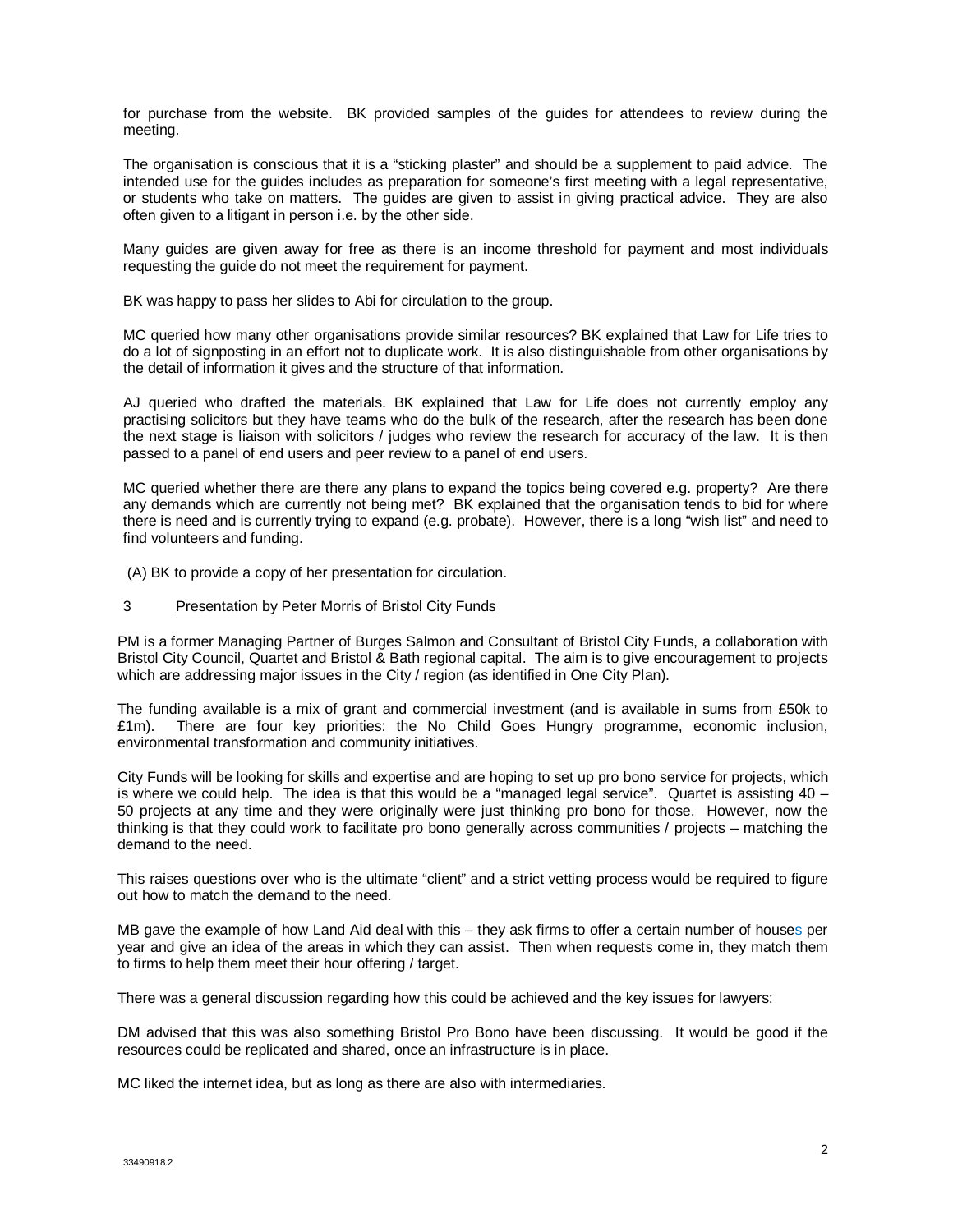ZC queried whether it would be possible to have something which is almost like 'a Tinder style' website, i.e. matching demand and need? It was agreed that this would be a good idea in the long term but this is likely to be a little way off. MB confirmed that filter and support seem like the key issues.

(A) Following the release of the report at the end of February 2020, PM will provide a copy of this to members of Bristol Pro Bono that would like it if he is permitted to do so.

### 4 Round table discussion – Objectives for the Bristol Pro Bono group for 2020

DM confirmed that Bristol and Bath Legal Tech (tech hub) has noted that "Access to Justice" is one of their objectives this year.

MB raised the question: if we were to talk more generally, what are the firms' objectives in attending Pro Bono Bristol and what are they hoping to get from the group in 2020?

MH said that he has found the different talks very useful as well as the mapping exercise.

SP emphasised the issue with lack of visibility of pro bono help, even for people involved in pro bono and the role technology and social media needs to have in resolving this.

It was generally agreed that a key objective for 2020 should be to raise the profile of the group and social media. AC confirmed there is a Bristol Pro Bono Twitter account, and there is also a LinkedIn account. These should be aligned and reinvigorated. **One or more volunteers are needed to run these accounts.**

DM highlighted that a key objective is to offer more – to get different kinds of lawyers involved and different kinds of law. For example a key area for Bristol Law Centre at the moment is child immigration advice, they have a specialist in dealing with children. (Dealing with vulnerable adults is all very well and difficult enough, but dealing with vulnerable children is a real skill). There is a crisis in capacity especially in the South West. Bristol Law Centre is looking for funding to expand e.g. Kids in Need of Defence (KIND) – trains nonimmigration lawyers to provide advice under supervision. This could be open to any lawyers, but would particularly good for people who want to get involved in pro bono but need training in areas outside of their general practice.

RL, CO'B and VC from Simmons & Simmons would be very keen to assist with a KIND programme, they have seen the operation of a similar scheme in Northern Ireland and it was very successful.

#### 5 Presentation by Valerie Robertson (Law Society) on the Pro Bono Charter

VR is the Pro Bono and Public Legal Education Policy Advisor for the Law Society.

The Charter currently has 76 signatures and is in the process of being reconsidered and redrafted.

VR said they are looking for opinions on what firms want the charter to be and what assistance firms need from the Law Society in their pro bono work (for example they currently offer a 3 month free membership to LawWorks on signing the Charter, but is this sufficient?).

VR flagged up that there could be funding available for Bristol pro bono work from the Access to Justice Foundation (when pro bono cost orders are made, the money from that is donated to the Access to Justice Foundation). Students can be used as well – it is a good idea to get as much free help as possible and to run pilots before throwing money at plans and / or applying for funding.

VR said that the new Pro Bono manual (to be updated following new SRA rules) should also be a good resource for firms and will include the Pro Bono Protocol and well as guidance on insurance etc.

VR is impressed with what the Bristol Pro Bono group is trying to do and would be happy to come back at any time. If anyone wants to contact her with queries feel free. She consents to having her email address passed around.

(A) AJ to circulate VR contact information to members.